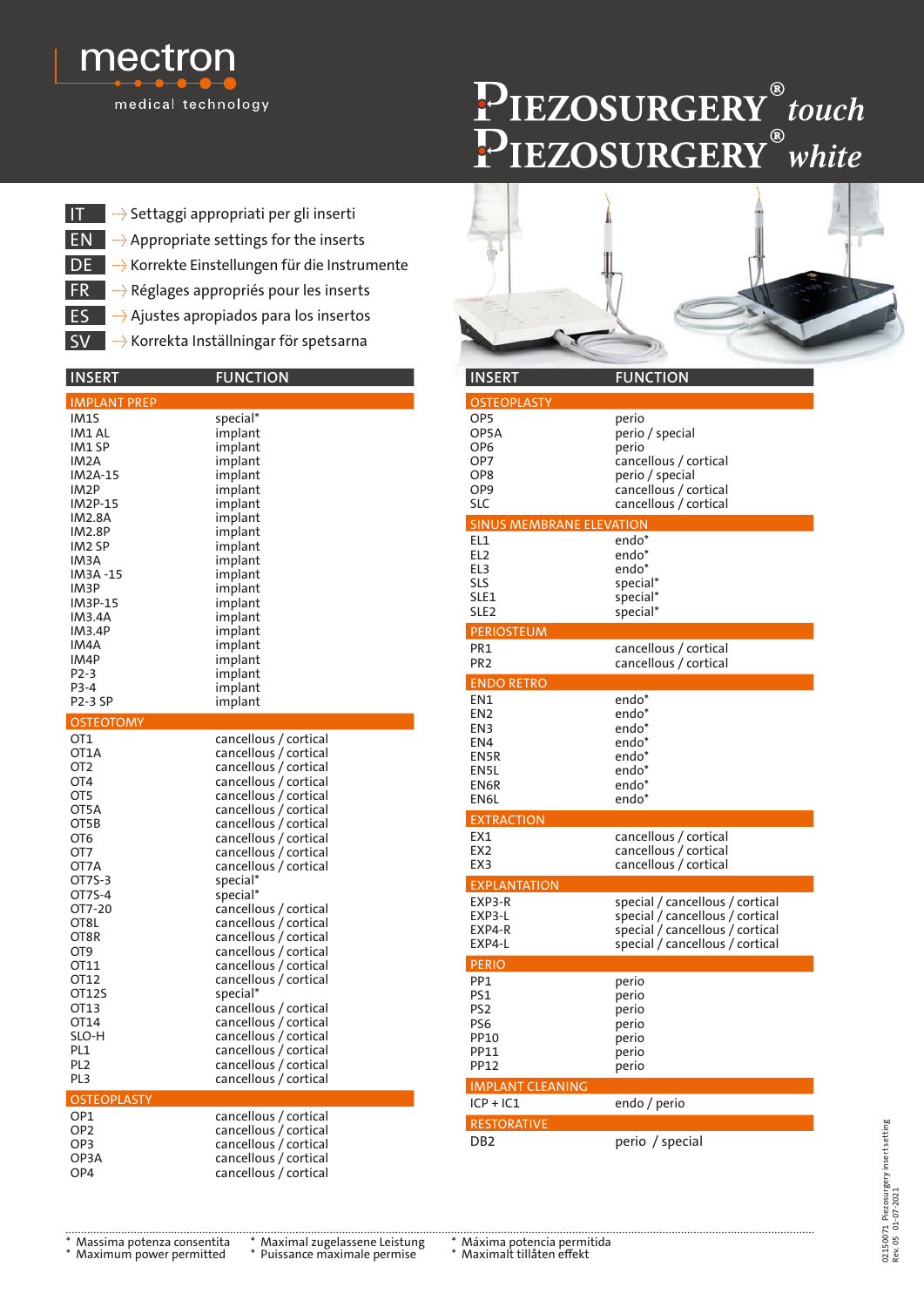

## PIEZOSURGERY®3

- IT → Settaggi appropriati per gli inserti
- $EN \rightarrow$  Appropriate settings for the inserts
- DE → Korrekte Einstellungen für die Instrumente
- FR → Réglages appropriés pour les inserts
- ES +> Ajustes apropiados para los insertos
- **SV → Korrekta Inställningar för spetsarna**

| <b>INSERT</b>                                                                                                                                                                                                                                                | MODE                                                                                                                                                                                                                                                                                                                                                                  | <b>POWER</b>                                                                                                                                                                                                                                                                                                                                                                                                                                                                                                                                                                     |
|--------------------------------------------------------------------------------------------------------------------------------------------------------------------------------------------------------------------------------------------------------------|-----------------------------------------------------------------------------------------------------------------------------------------------------------------------------------------------------------------------------------------------------------------------------------------------------------------------------------------------------------------------|----------------------------------------------------------------------------------------------------------------------------------------------------------------------------------------------------------------------------------------------------------------------------------------------------------------------------------------------------------------------------------------------------------------------------------------------------------------------------------------------------------------------------------------------------------------------------------|
| <b>IMPLANT PREP</b>                                                                                                                                                                                                                                          |                                                                                                                                                                                                                                                                                                                                                                       |                                                                                                                                                                                                                                                                                                                                                                                                                                                                                                                                                                                  |
| IM1S<br>IM1 AL<br>IM1 SP<br>IM2A<br><b>IM2A-15</b><br>IM <sub>2</sub> P<br>IM2P-15<br>IM2.8A<br><b>IM2.8P</b><br>IM <sub>2</sub> SP<br>IM3A<br>IM3A-15<br>IM3P<br>IM3P-15<br>IM3.4A<br>IM3.4P<br>IM4A<br>IM4P<br>P <sub>2</sub> -3<br>P3-4<br><b>P2-3 SP</b> | <b>BONE</b><br>IMPL<br>IMPL<br>IMPL<br>IMPL<br>IMPL<br>IMPL<br>IMPL<br>IMPL<br>IMPL<br>IMPL<br>IMPL<br>IMPL<br>IMPL<br>IMPL<br>IMPL<br>IMPL<br>IMPL<br>IMPL<br>IMPL                                                                                                                                                                                                   | SPECIAL*<br>IMPLANT<br>IMPLANT<br><b>IMPLANT</b><br><b>IMPLANT</b><br>IMPLANT<br>IMPLANT<br><b>IMPLANT</b><br>IMPLANT<br>IMPLANT<br><b>IMPLANT</b><br>IMPLANT<br><b>IMPLANT</b><br>IMPLANT<br>IMPLANT<br>IMPLANT<br>IMPLANT<br>IMPLANT<br>IMPLANT<br><b>IMPLANT</b>                                                                                                                                                                                                                                                                                                              |
| <b>OSTEOTOMY</b>                                                                                                                                                                                                                                             | IMPL                                                                                                                                                                                                                                                                                                                                                                  | IMPLANT                                                                                                                                                                                                                                                                                                                                                                                                                                                                                                                                                                          |
| OT1<br>OT <sub>1</sub> A<br>OT <sub>2</sub><br>OT <sub>4</sub><br>OT5<br>OT5A<br>OT5B<br>OT6<br>OT7<br>OT7A<br>OT7S-3<br>OT7S-4<br>OT7-20<br>OT8L<br>OT8R<br>OT9<br>OT11<br>OT12<br>OT12S<br>OT13<br>OT14<br>SLO-H<br>PL1<br>PL2<br>PL3                      | <b>BONE</b><br><b>BONE</b><br><b>BONE</b><br><b>BONE</b><br><b>BONE</b><br><b>BONE</b><br><b>BONE</b><br><b>BONE</b><br><b>BONE</b><br><b>BONE</b><br><b>BONE</b><br><b>BONE</b><br><b>BONE</b><br><b>BONE</b><br><b>BONE</b><br><b>BONE</b><br><b>BONE</b><br><b>BONE</b><br><b>BONE</b><br><b>BONE</b><br><b>BONE</b><br><b>BONE</b><br>BONE<br><b>BONE</b><br>BONE | SPONGIOUS / CORTICAL<br>SPONGIOUS / CORTICAL<br>SPONGIOUS / CORTICAL<br>SPONGIOUS / CORTICAL<br>SPONGIOUS / CORTICAL<br>SPONGIOUS / CORTICAL<br>SPONGIOUS / CORTICAL<br>SPONGIOUS / CORTICAL<br>SPONGIOUS / CORTICAL<br>SPONGIOUS / CORTICAL<br>SPECIAL*<br>SPECIAL*<br>SPONGIOUS / CORTICAL<br>SPONGIOUS / CORTICAL<br>SPONGIOUS / CORTICAL<br>SPONGIOUS / CORTICAL<br>SPONGIOUS / CORTICAL<br>SPONGIOUS / CORTICAL<br>SPECIAL*<br>SPONGIOUS / CORTICAL<br>SPONGIOUS / CORTICAL<br>SPONGIOUS / CORTICAL<br>SPONGIOUS / CORTICAL<br>SPONGIOUS / CORTICAL<br>SPONGIOUS / CORTICAL |
| <b>OSTEOPLASTY</b>                                                                                                                                                                                                                                           |                                                                                                                                                                                                                                                                                                                                                                       |                                                                                                                                                                                                                                                                                                                                                                                                                                                                                                                                                                                  |
| OP1<br>OP <sub>2</sub><br>OP <sub>3</sub><br>OP3A<br>OP4<br>OP <sub>5</sub><br>OP5A                                                                                                                                                                          | <b>BONE</b><br><b>BONE</b><br>BONE<br><b>BONE</b><br><b>BONE</b><br>ROOT<br>ROOT<br><b>BONE</b>                                                                                                                                                                                                                                                                       | SPONGIOUS / CORTICAL<br>SPONGIOUS / CORTICAL<br>SPONGIOUS / CORTICAL<br>SPONGIOUS / CORTICAL<br>SPONGIOUS / CORTICAL<br><b>PERIO</b><br>PERIO<br>SPECIAL                                                                                                                                                                                                                                                                                                                                                                                                                         |



| <b>INSERT</b>                                                        | MODE                                                                | <b>POWER</b>                                                                                                                                 |
|----------------------------------------------------------------------|---------------------------------------------------------------------|----------------------------------------------------------------------------------------------------------------------------------------------|
| <b>OSTEOPLASTY</b>                                                   |                                                                     |                                                                                                                                              |
| OP <sub>6</sub><br>OP7<br>OP <sub>8</sub>                            | <b>ROOT</b><br><b>BONE</b><br>ROOT<br><b>BONE</b>                   | <b>PERIO</b><br>SPONGIOUS / CORTICAL<br>PERIO<br><b>SPECIAL</b>                                                                              |
| OP <sub>9</sub><br>SLC                                               | <b>BONE</b><br>BONE                                                 | SPONGIOUS / CORTICAL<br>SPONGIOUS / CORTICAL                                                                                                 |
| <b>SINUS MEMBRANE ELEVATION</b>                                      |                                                                     |                                                                                                                                              |
| EL1<br>EL2<br>EL3<br>SLS<br>SLE1<br>SLE <sub>2</sub>                 | ROOT<br>ROOT<br>ROOT<br><b>BONE</b><br><b>BONE</b><br><b>BONE</b>   | ENDO*<br>ENDO <sup>*</sup><br>ENDO*<br>SPECIAL <sup>*</sup><br>SPECIAL*<br>SPECIAL*                                                          |
| <b>PERIOSTEUM</b>                                                    |                                                                     |                                                                                                                                              |
| PR <sub>1</sub><br>PR <sub>2</sub>                                   | <b>BONE</b><br><b>BONE</b>                                          | SPONGIOUS / CORTICAL<br>SPONGIOUS / CORTICAL                                                                                                 |
| <b>ENDO RETRO</b>                                                    |                                                                     |                                                                                                                                              |
| EN1<br>EN <sub>2</sub><br>EN3<br>EN4<br>EN5R<br>EN5L<br>EN6R<br>EN6L | ROOT<br>ROOT<br>ROOT<br>ROOT<br>ROOT<br>ROOT<br><b>ROOT</b><br>ROOT | ENDO <sup>*</sup><br>ENDO <sup>*</sup><br>ENDO <sup>*</sup><br>ENDO <sup>*</sup><br>ENDO <sup>*</sup><br>ENDO*<br>ENDO*<br>ENDO <sup>*</sup> |
| <b>EXTRACTION</b>                                                    |                                                                     |                                                                                                                                              |
| EX1<br>EX <sub>2</sub><br>EX3                                        | <b>BONE</b><br><b>BONE</b><br><b>BONE</b>                           | SPONGIOUS / CORTICAL<br>SPONGIOUS / CORTICAL<br>SPONGIOUS / CORTICAL                                                                         |
| <b>EXPLANTATION</b>                                                  |                                                                     |                                                                                                                                              |
| EXP3-R<br>EXP3-L<br>EXP4-R<br>EXP4-L                                 | <b>BONE</b><br><b>BONE</b><br><b>BONE</b><br><b>BONE</b>            | SPECIAL / SPONGIOUS / CORTICAL<br>SPECIAL / SPONGIOUS / CORTICAL<br>SPECIAL / SPONGIOUS / CORTICAL<br>SPECIAL / SPONGIOUS / CORTICAL         |
| <b>PERIO</b>                                                         |                                                                     |                                                                                                                                              |
| PP1<br>PS1<br>PS <sub>2</sub><br>PS6<br>PP10<br>PP11<br>PP12         | ROOT<br>ROOT<br>ROOT<br>ROOT<br>ROOT<br>ROOT<br><b>ROOT</b>         | PERIO<br>PERIO<br>Perio<br>PERIO<br><b>PERIO</b><br>PERIO<br><b>PERIO</b>                                                                    |
| <b>IMPLANT CLEANING</b>                                              |                                                                     |                                                                                                                                              |
| $ICP + IC1$                                                          | ROOT                                                                | ENDO / PERIO                                                                                                                                 |
| <b>RESTORATIVE</b><br>DB <sub>2</sub>                                | <b>BONE</b><br>ROOT                                                 | <b>SPECIAL</b><br>PERIO                                                                                                                      |

02150071 Piezosurgery insert setting<br>Rev.05 01-07-2021 02150071 Piezosurgery insert setting Rev. 05 01-07-2021

\* Massima potenza consentita \* Maximal zugelassene Leistung \* Máxima potencia permitida

\* Maximum power permitted \* Puissance maximale permise \* Maximalt tillåten effekt

. . . . . . . . . . . .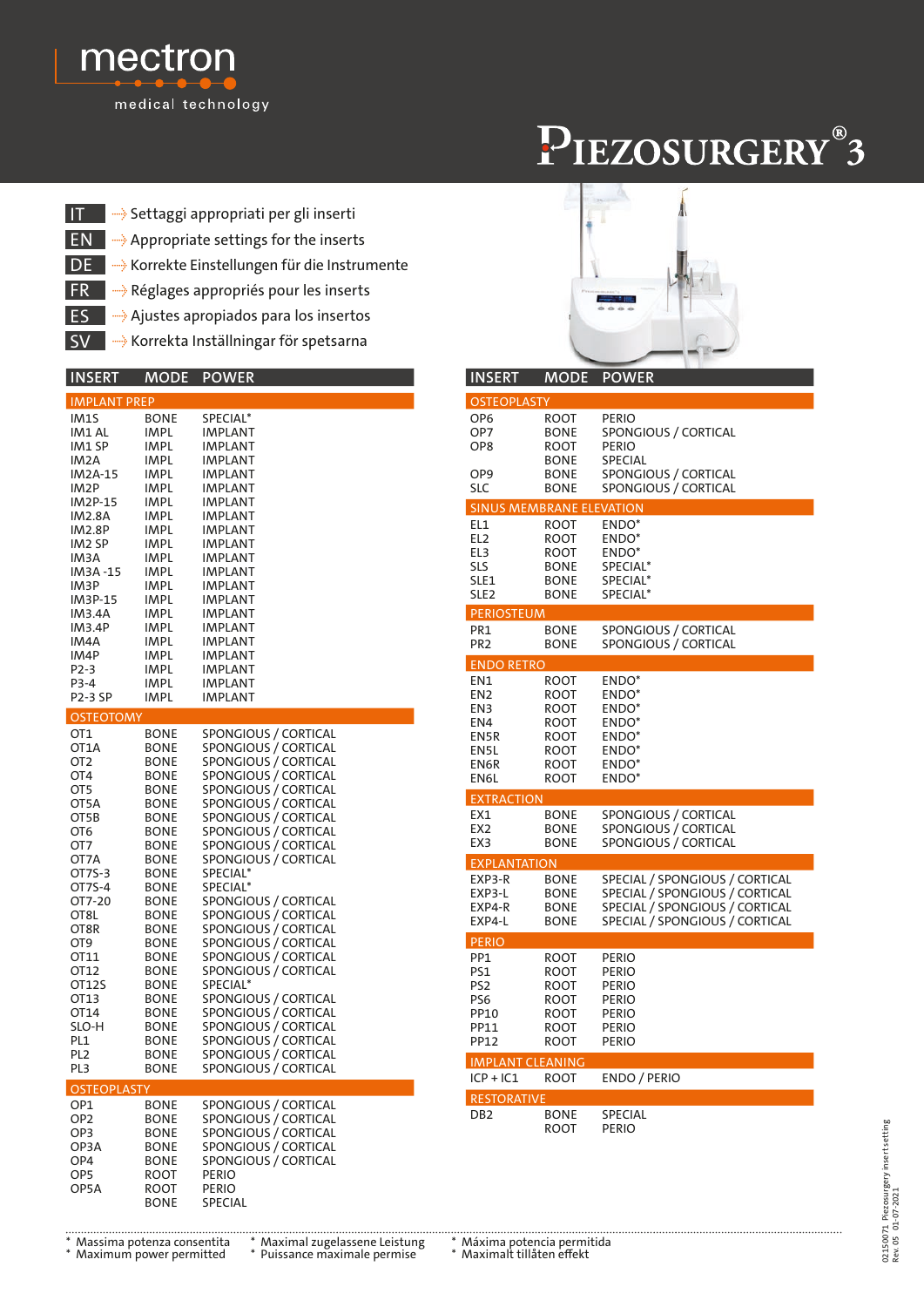

## PIEZOSURGERY®//

- IT → Settaggi appropriati per gli inserti
- $EN \rightarrow$  Appropriate settings for the inserts
- DE → Korrekte Einstellungen für die Instrumente
- FR + Réglages appropriés pour les inserts
- ES +> Ajustes apropiados para los insertos
- **SV → Korrekta Inställningar för spetsarna**

| <b>INSERT</b>                                                                                                                                                                                                                                              | MODE                                                                                                                                                                                                                                                                       | POWER**                                                                                                                                                                                                                                |
|------------------------------------------------------------------------------------------------------------------------------------------------------------------------------------------------------------------------------------------------------------|----------------------------------------------------------------------------------------------------------------------------------------------------------------------------------------------------------------------------------------------------------------------------|----------------------------------------------------------------------------------------------------------------------------------------------------------------------------------------------------------------------------------------|
| <b>IMPLANT PREP</b>                                                                                                                                                                                                                                        |                                                                                                                                                                                                                                                                            |                                                                                                                                                                                                                                        |
| IM1S<br>IM1 AL<br>IM1 SP<br>IM2A<br>IM2A-15<br>IM <sub>2</sub> P<br>IM2P-15<br><b>IM2.8A</b><br>IM2.8P<br>IM2 SP<br>IM <sub>3</sub> A<br>IM3A -15<br>IM3P<br>IM3P-15<br>IM3.4A<br>IM3.4P<br>IM4A<br>IM4P<br>$P2-3$<br>P3-4<br><b>P2-3 SP</b>               | BONE<br>BONE<br>BONE<br>BONE<br>BONE<br><b>BONE</b><br><b>BONE</b><br>BONE<br>BONE<br><b>BONE</b><br><b>BONE</b><br>BONE<br><b>BONE</b><br><b>BONE</b><br><b>BONE</b><br><b>BONE</b><br><b>BONE</b><br><b>BONE</b><br><b>BONE</b><br><b>BONE</b><br>BONE                   | SPECIAL*<br>1/2/3<br>1/2/3<br>1/2/3<br>1/2/3<br>1/2/3<br>1/2/3<br>1/2/3<br>1/2/3<br>1/2/3<br>1/2/3<br>1/2/3<br>1/2/3<br>1/2/3<br>1/2/3<br>1/2/3<br>1/2/3<br>1/2/3<br>1/2/3<br>1/2/3<br>1/2/3                                           |
| <b>OSTEOTOMY</b><br>OT <sub>1</sub><br>OT1A<br>OT2<br>OT <sub>4</sub><br>OT5<br>OT5A<br>OT5B<br>OT6<br>OT7<br>OT7A<br>OT7S-3<br>OT7S-4<br>OT7-20<br>OT8L<br>OT8R<br>OT9<br>OT11<br>OT12<br>OT12S<br>OT13<br>OT14<br>SLO-H<br>PL1<br>PL <sub>2</sub><br>PL3 | BONE<br><b>BONE</b><br><b>BONE</b><br><b>BONE</b><br><b>BONE</b><br><b>BONE</b><br>BONE<br>BONE<br>BONE<br><b>BONE</b><br><b>BONE</b><br>BONE<br>BONE<br><b>BONE</b><br>BONE<br>BONE<br>BONE<br>BONE<br>BONE<br>BONE<br><b>BONE</b><br>BONE<br>BONE<br>BONE<br><b>BONE</b> | 1/2/3<br>1/2/3<br>1/2/3<br>1/2/3<br>1/2/3<br>1/2/3<br>1/2/3<br>1/2/3<br>1/2/3<br>1/2/3<br>SPECIAL*<br>SPECIAL*<br>1/2/3<br>1/2/3<br>1/2/3<br>1/2/3<br>1/2/3<br>1/2/3<br>SPECIAL*<br>1/2/3<br>1/2/3<br>1/2/3<br>1/2/3<br>1/2/3<br>1/2/3 |
| <b>OSTEOPLASTY</b><br>OP1                                                                                                                                                                                                                                  | BONE                                                                                                                                                                                                                                                                       |                                                                                                                                                                                                                                        |
| OP <sub>2</sub><br>OP3<br>OP3A<br>OP4                                                                                                                                                                                                                      | BONE<br>BONE<br>BONE<br>BONE                                                                                                                                                                                                                                               | 1/2/3<br>1/2/3<br>1/2/3<br>1/2/3<br>1/2/3                                                                                                                                                                                              |

| <b>INSERT</b>                   | <b>MODE</b>  | POWER**                                |  |
|---------------------------------|--------------|----------------------------------------|--|
| <b>OSTEOPLASTY</b>              |              |                                        |  |
| OP5                             | ROOT         | PERIO                                  |  |
| OP5A                            | ROOT         | PERIO                                  |  |
| OP <sub>6</sub>                 | BONE         | SPECIAL<br><b>PERIO</b>                |  |
| OP7                             | ROOT<br>BONE | 1/2/3                                  |  |
| OP9                             | BONE         | 1/2/3                                  |  |
| SLC                             | BONE         | 1/2/3                                  |  |
| <b>SINUS MEMBRANE ELEVATION</b> |              |                                        |  |
| EL1                             | ROOT         | ENDO <sup>*</sup>                      |  |
| EL <sub>2</sub><br>EL3          | ROOT<br>ROOT | ENDO*<br>ENDO <sup>*</sup>             |  |
| SLS                             | BONE         | SPECIAL*                               |  |
| SLE1                            | BONE         | SPECIAL*                               |  |
| SLE2                            | BONE         | SPECIAL*                               |  |
| <b>PERIOSTEUM</b>               |              |                                        |  |
| PR1<br>PR <sub>2</sub>          | BONE<br>BONE | 1/2/3<br>1/2/3                         |  |
| <b>ENDO RETRO</b>               |              |                                        |  |
| EN <sub>1</sub>                 | ROOT         | ENDO <sup>*</sup>                      |  |
| EN <sub>2</sub>                 | ROOT         | ENDO*                                  |  |
| EN3                             | ROOT         | ENDO <sup>*</sup>                      |  |
| EN4<br>EN5R                     | ROOT<br>ROOT | ENDO <sup>*</sup><br>ENDO <sup>*</sup> |  |
| EN5L                            | ROOT         | ENDO <sup>*</sup>                      |  |
| EN6R                            | ROOT         | ENDO <sup>*</sup>                      |  |
| EN6L                            | ROOT         | ENDO <sup>*</sup>                      |  |
| <b>EXTRACTION</b>               |              |                                        |  |
| EX1                             | BONE         | 1/2/3                                  |  |
| EX <sub>2</sub><br>EX3          | BONE<br>BONE | 1/2/3<br>1/2/3                         |  |
| <b>EXPLANTATION</b>             |              |                                        |  |
| EXP3-R                          | BONE         | SPECIAL / 3 / 2 / 1                    |  |
| EXP3-L                          | BONE         | SPECIAL $/3/2/1$                       |  |
| EXP4-R                          | BONE         | SPECIAL / 3 / 2 / 1                    |  |
| EXP4-L                          | BONE         | SPECIAL / 3 / 2 / 1                    |  |
| <b>PERIO</b>                    |              |                                        |  |
| PP1<br>PS1                      | ROOT<br>ROOT | PERIO<br>PERIO                         |  |
| PS2                             | ROOT         | PERIO                                  |  |
| PS6                             | ROOT         | PERIO                                  |  |
| PP10                            | ROOT         | PERIO                                  |  |
| PP11<br>PP12                    | ROOT<br>ROOT | PERIO<br>PERIO                         |  |
| <b>IMPLANT CLEANING</b>         |              |                                        |  |
| $ICP + IC1$                     | ROOT         | <b>ENDO / PERIO</b>                    |  |
| <b>RESTORATIVE</b>              |              |                                        |  |
| DB2                             | BONE         | SPECIAL                                |  |
|                                 | ROOT         | PERIO                                  |  |
|                                 |              |                                        |  |

02150071 Piezosurgery insert setting<br>Rev.05 01-07-2021 02150071 Piezosurgery insert setting Rev. 05 01-07-2021

\* Massima potenza consentita \* Maximal zugelassene Leistung \* Máxima potencia permitida \* Puissance maximale permise

\*\* POWER:  $1 = max$   $2 = med$   $3 = min$